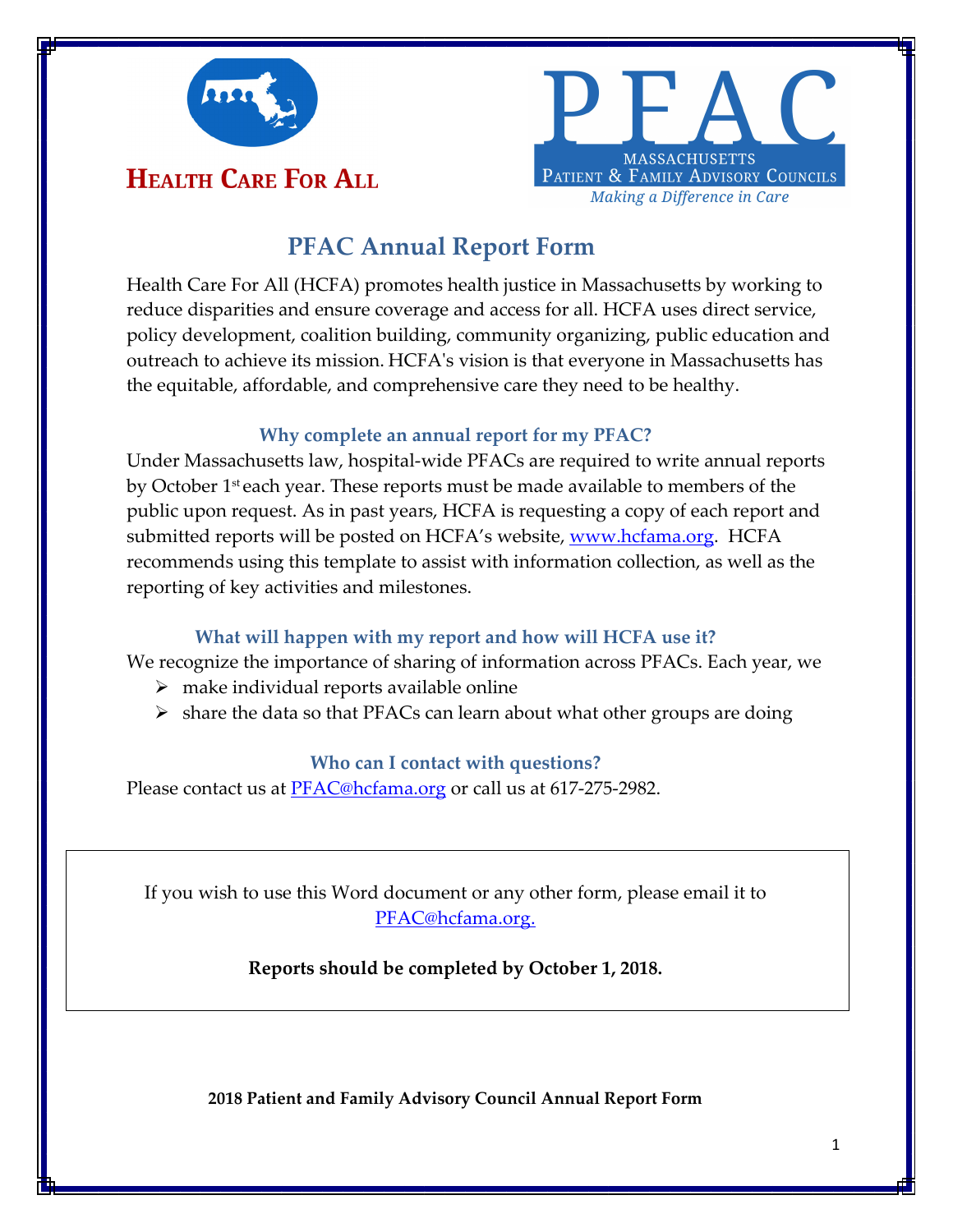| The survey questions concern PFAU activities in fiscal year 2018 only: (July 1, 2017 – June 30, 2018). |  |
|--------------------------------------------------------------------------------------------------------|--|
|                                                                                                        |  |

## **Section 1: General Information**

1. Hospital Name: Harrington Hospital

NOTE: Massachusetts law requires every hospital to make a report about its PFAC publicly available. HCFA strongly encourages you to fill out a separate template for the hospital‐wide PFAC at each individual hospital.

2a. Which best describes your PFAC?

 $\boxtimes$  We are the only PFAC at a single hospital – **skip to #3 below** 

☐ We are <sup>a</sup> PFAC for <sup>a</sup> system with several hospitals – **skip to #2C below**

 $\Box$  We are one of multiple PFACs at a single hospital

☐ We are one of several PFACs for <sup>a</sup> system with several hospitals – **skip to #2C below**

 $\Box$  Other (Please describe):

2b. Will another PFAC at your hospital also submit a report?

 $\Box$  Yes

 $\boxtimes$  No

 $\Box$  Don't know

2c. Will another hospital within your system also submit a report?

- $\Box$  Yes
- $\times$  No

 $\Box$  Don't know

3. Staff PFAC Co‐Chair Contact:

- 2a. Name and Title:
- 2b. Email:
- 2c. Phone:
- $\boxtimes$  Not applicable

4. Patient/Family PFAC Co‐Chair Contact:

- 3a. Name and Title:
- 3b. Email:
- 3c. Phone:
- $\boxtimes$  Not applicable

5. Is the Staff PFAC Co‐Chair also the Staff PFAC Liaison/Coordinator?

☐ Yes – skip **to #7 (Section 1)** below

 $\boxtimes$  No – describe below in #6

6. Staff PFAC Liaison/Coordinator Contact:

6a. Name and Title: Ann Beaudry, director of Quality, Patient safety and Risk 6b. Email: abeaudry@harringtonhospital.org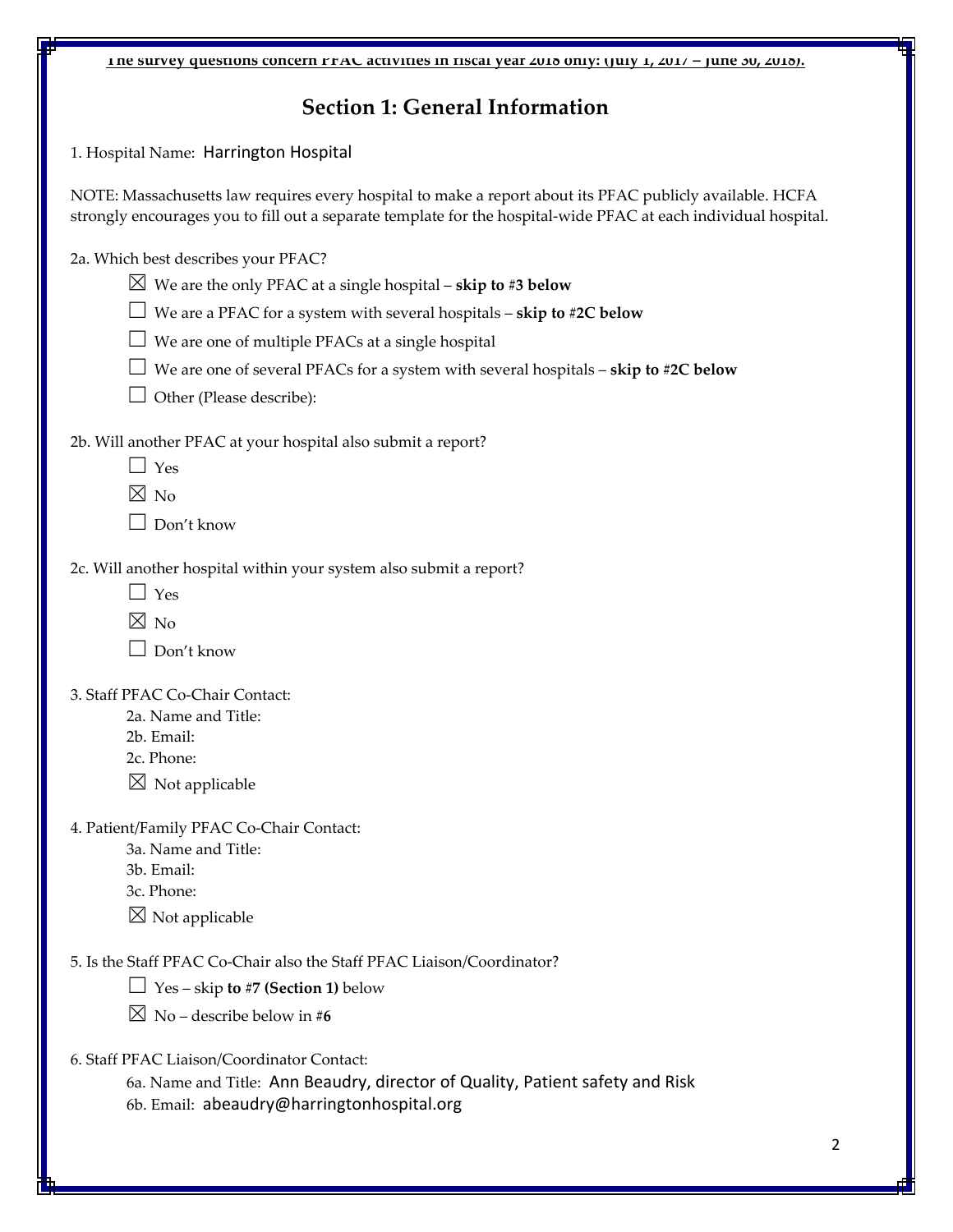6c. Phone: 508 765 3155

 $\Box$  Not applicable

## **Section 2: PFAC Organization**

#### **7. This year, the PFAC recruited new members through the following approaches (check all that apply):**

- $\Box$  Case managers/care coordinators
- $\boxtimes$  Community based organizations
- $\boxtimes$  Community events
- $\boxtimes$  Facebook, Twitter, and other social media
- $\Box$  Hospital banners and posters
- $\Box$  Hospital publications
- $\Box$  Houses of worship/religious organizations
- $\Box$  Patient satisfaction surveys
- ☐ Promotional efforts within institution to patients or families
- $\Box$  Promotional efforts within institution to providers or staff
- $\boxtimes$  Recruitment brochures
- $\boxtimes$  Word of mouth/through existing members
- $\Box$  Other (Please describe):
- $\Box$  N/A we did not recruit new members in FY 2018
- **8. Total number of staff members on the PFAC:** 12
- **9. Total number of patient or family member advisors on the PFAC:** 5
- **10. The name of the hospital department supporting the PFAC is:** Quality

**11. The hospital position of the PFAC Staff Liaison/Coordinator is:** Director of Quality, Patient safety and risk

#### **12. The hospital provides the following for PFAC members to encourage their participation in meetings (check all that apply):**

- $\Box$  Annual gifts of appreciation
- $\Box$  Assistive services for those with disabilities
- $\Box$  Conference call phone numbers or "virtual meeting" options
- ☒ Meetings outside 9am‐5pm office hours
- $\boxtimes$  Parking, mileage, or meals
- $\Box$  Payment for attendance at annual PFAC conference
- $\Box$  Payment for attendance at other conferences or trainings
- $\Box$  Provision/reimbursement for child care or elder care
- $\Box$  Stipends
- $\Box$  Translator or interpreter services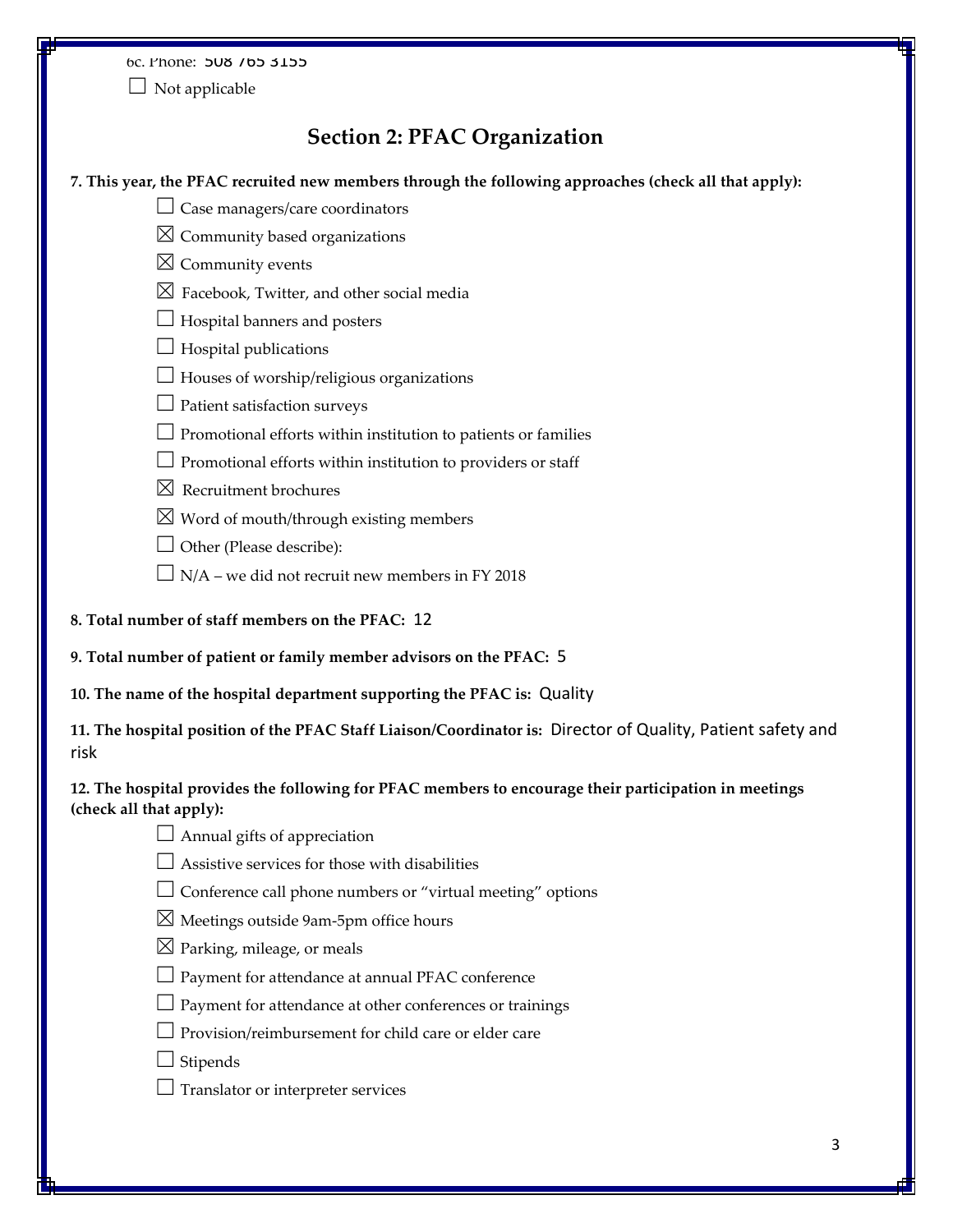☐ Other (Please describe):  $\Box$  N/A

## **Section 3: Community Representation**

**The PFAC regulations require that patient and family members in your PFAC be "representative of the** community served by the hospital." If you are not sure how to answer the following questions, contact your **community relations office or check "don't know."**

**13. Our hospital's catchment area is geographically defined as:** South Central Massachusetts and Northern Connecticut

 $\Box$  Don't know

14. Tell us about racial and ethnic groups in these areas (please provide percentages; if you are unsure of the **percentages check "don't know"):**

|                                                              | <b>RACE</b>                                       |                        |                                                                |                                                                        | <b>ETHNICITY</b> |               |                                                      |                    |
|--------------------------------------------------------------|---------------------------------------------------|------------------------|----------------------------------------------------------------|------------------------------------------------------------------------|------------------|---------------|------------------------------------------------------|--------------------|
|                                                              | $\%$<br>American<br>Indian or<br>Alaska<br>Native | $\frac{0}{0}$<br>Asian | $\frac{0}{0}$<br>Black or<br>African<br>America<br>$\mathbf n$ | $\frac{0}{0}$<br>Native<br>Hawaiian<br>or other<br>Pacific<br>Islander | $\%$<br>White    | $\%$<br>Other | $\%$<br>Hispanic,<br>Latino, or<br>Spanish<br>origin |                    |
| 14a. Our defined<br>catchment area                           | 0.15%                                             | 0.46%                  | 1.07%                                                          | 0                                                                      | 85.96<br>%       | 1.15%         | 11.20%                                               | Don't<br>know      |
| 14b. Patients the<br>hospital provided<br>care to in FY 2018 |                                                   |                        |                                                                |                                                                        |                  |               |                                                      | ⊠<br>Don't<br>know |
| 14c. The PFAC<br>patient and family<br>advisors in FY 2018   | $\mathbf 0$                                       | $\Omega$               | $\Omega$                                                       | $\Omega$                                                               | 93%              | 0             | 7%                                                   | Don't<br>know      |

15. Tell us about languages spoken in these areas (please provide percentages; if you are unsure of the **percentages select "don't know"):**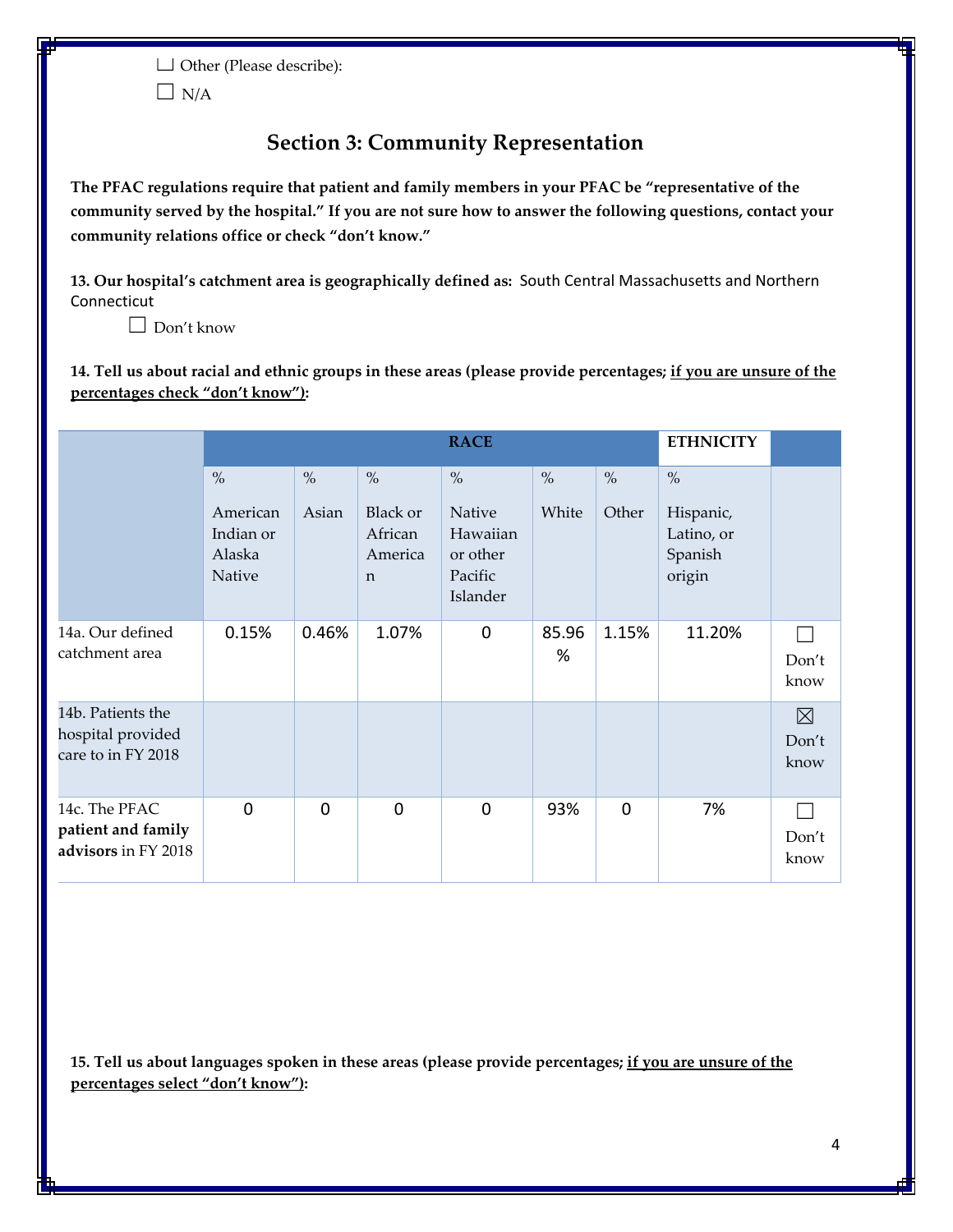| <b>FR</b>                                                    | Limited English Proficiency<br>(LEP) |                           |
|--------------------------------------------------------------|--------------------------------------|---------------------------|
|                                                              | $\frac{0}{0}$                        |                           |
| 15a. Patients the hospital<br>provided care to in FY<br>2018 |                                      | $\boxtimes$ Don't<br>know |
| 15b. PFAC patient and<br>family advisors in FY 2018          | 0                                    | $\Box$ Don't<br>know      |

15c. What percentage of patients that the hospital provided care to in FY 2018 spoke the following as their **primary language?**

|                     | $\frac{0}{0}$ |
|---------------------|---------------|
| Spanish             | 4.1           |
| Portuguese          |               |
| Chinese             |               |
| Haitian Creole      |               |
| Vietnamese          |               |
| Russian             |               |
| French              |               |
| Mon-Khmer/Cambodian |               |
| Italian             |               |
| Arabic              |               |
| Albanian            |               |
| Cape Verdean        |               |

☐ Don't know

15d. In FY 2018, what percentage of PFAC patient and family advisors spoke the following as their primary **language?**

| Spanish |  |
|---------|--|
|         |  |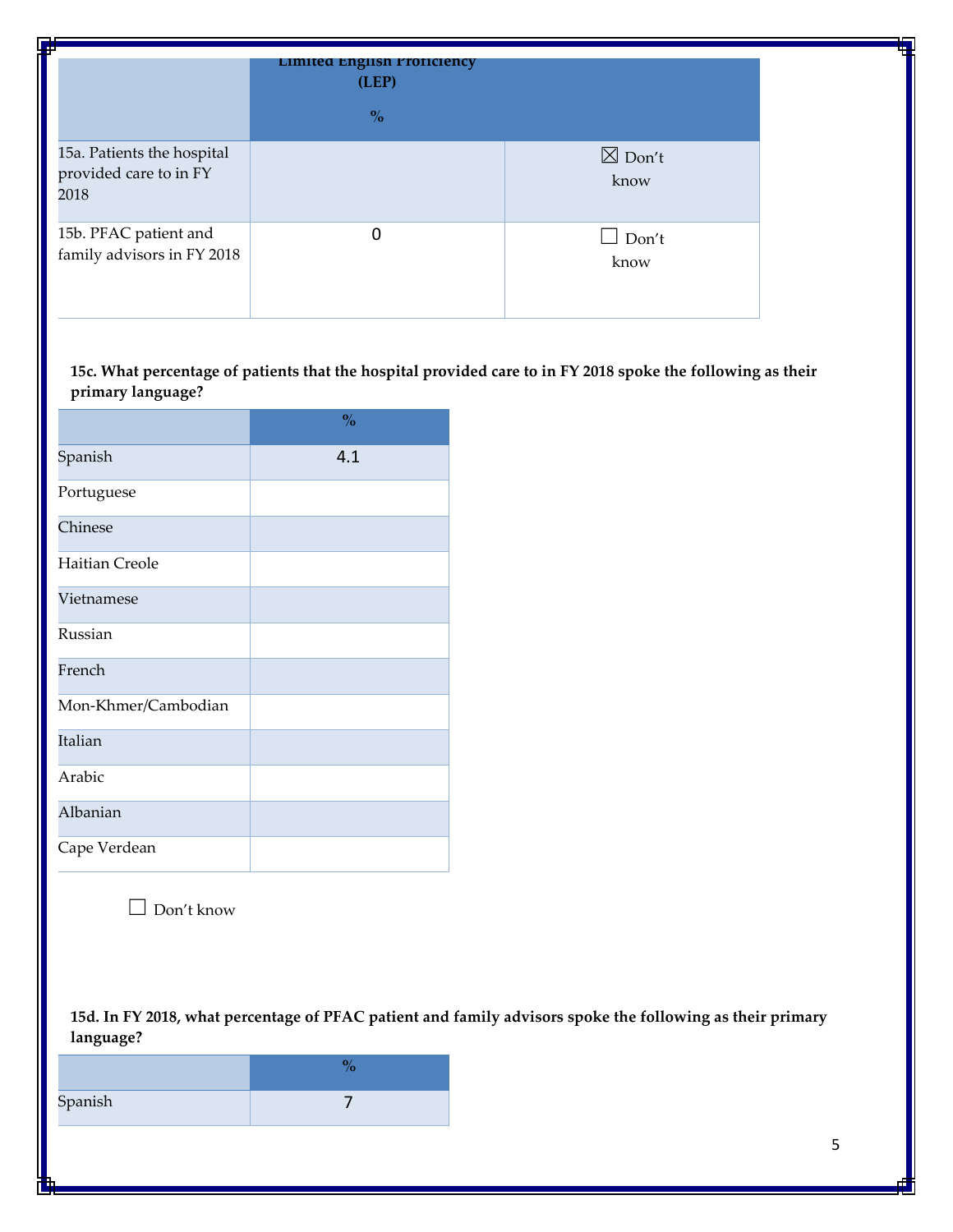| т<br>Portuguese       |  |
|-----------------------|--|
| Chinese               |  |
| <b>Haitian Creole</b> |  |
| Vietnamese            |  |
| Russian               |  |
| French                |  |
| Mon-Khmer/Cambodian   |  |
| Italian               |  |
| Arabic                |  |
| Albanian              |  |
| Cape Verdean          |  |

☐ Don't know

#### **16. The PFAC is undertaking the following activities to ensure appropriate representation of our membership in comparison to our patient population or catchment area:**

 We have several members from the Latino Community and continue to ask our members for help in recruiting more members. We are also asking for members on the Hospital face book and web page.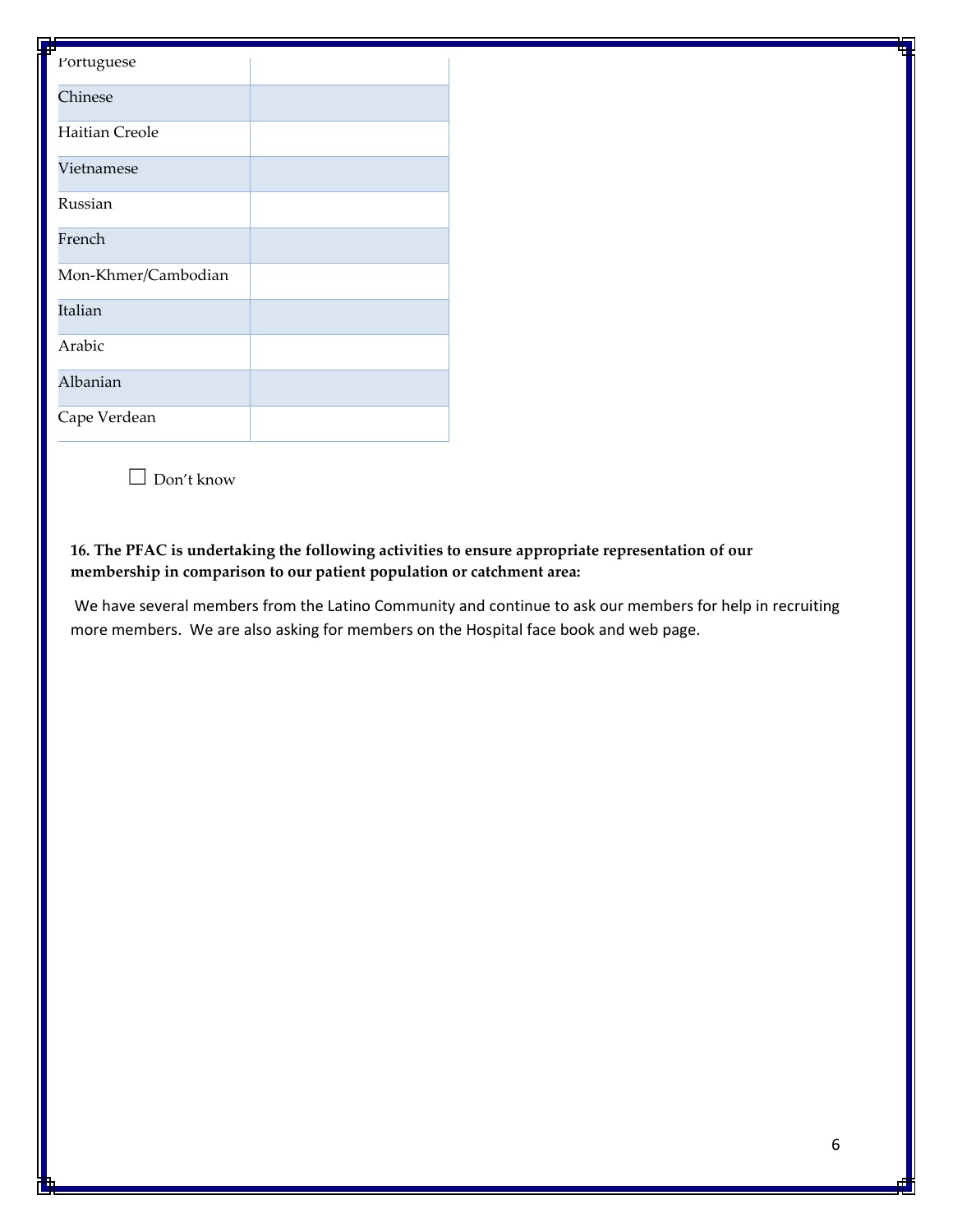## **Section 4: PFAC Operations**

**17. Our process for developing and distributing agendas for the PFAC meetings (choose):**

 $\Box$  Staff develops the agenda and sends it out prior to the meeting

□ Staff develops the agenda and distributes it at the meeting

- $\boxtimes$  PFAC members develop the agenda and send it out prior to the meeting
- $\Box$  PFAC members develop the agenda and distribute it at the meeting
- $\Box$  PFAC members and staff develop agenda together and send it out prior to the meeting. (Please describe below in **#17a**)
- $\Box$  PFAC members and staff develop agenda together and distribute it at the meeting. (Please describe below in #**17a**)
- ☐ Other process (Please describe below in #**17b**)
- $\Box$  N/A the PFAC does not use agendas

**17a. If staff and PFAC members develop the agenda together, please describe the process:** 

**17b. If other process, please describe:**

#### **18. The PFAC goals and objectives for 2018 were: (check the best choice):**

- $\Box$  Developed by staff alone
- $\Box$  Developed by staff and reviewed by PFAC members
- $\boxtimes$  Developed by PFAC members and staff
- $\Box$  N/A we did not have goals for FY 2018 **Skip to #20**

#### **19. The PFAC had the following goals and objectives for 2018:**

 To involve various department heads in PFAC meeting to increase awareness of what PFAC does and how it can help influence policy/ process. Also to help inform community members about programs and changes happening at the Hospital.

#### **20. Please list any subcommittees that your PFAC has established:**

 Currently, we do not have any subcommittees. We retired our Spanish speaking subcommittee related to decreased participation. We hope to revive this soon.

#### **21. How does the PFAC interact with the hospital Board of Directors (check all that apply):**

- $\boxtimes$  PFAC submits annual report to Board
- □ PFAC submits meeting minutes to Board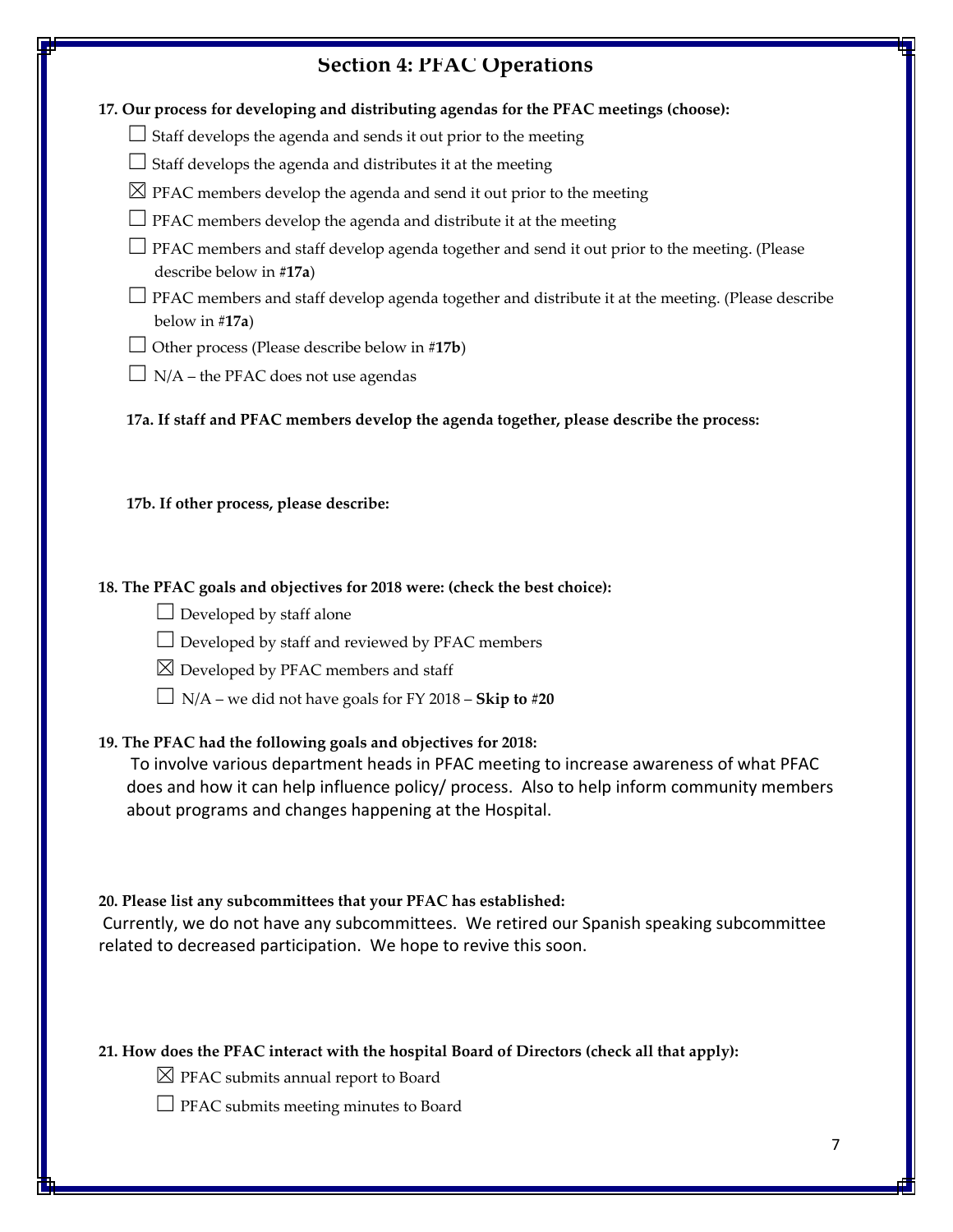☐ Action items or concerns are part of an ongoing "Feedback Loop" to the Board

 $\boxtimes$  PFAC member(s) attend(s) Board meetings

 $\Box$  Board member(s) attend(s) PFAC meetings

 $\boxtimes$  PFAC member(s) are on board-level committee(s)

 $\Box$  Other (Please describe):

 $\Box$  N/A – the PFAC does not interact with the Hospital Board of Directors

#### **22. Describe the PFAC's use of email, listservs, or social media for communication:**

 We have a PFAC section on the hospital web page describing what PFAC is and asking for new members to join.

 $\Box$  N/A – We don't communicate through these approaches

## **Section 5: Orientation and Continuing Education**

#### **23. Number of new PFAC members this year:** 3

#### **24. Orientation content included (check all that apply):**

- $\Box$  "Buddy program" with experienced members
- $\Box$  Check-in or follow-up after the orientation
- ☒ Concepts of patient‐ and family‐centered care (PFCC)
- $\Box$  General hospital orientation
- $\Box$  Health care quality and safety
- $\boxtimes$  History of the PFAC
- $\Box$  Hospital performance information
- $\Box$  Immediate "assignments" to participate in PFAC work
- $\boxtimes$  Information on how PFAC fits within the organization's structure
- $\Box$  In-person training
- $\boxtimes$  Massachusetts law and PFACs
- $\Box$  Meeting with hospital staff
- $\Box$  Patient engagement in research
- $\boxtimes$  PFAC policies, member roles and responsibilities
- $\Box$  Skills training on communication, technology, and meeting preparation
- ☐ Other (Please describe below in #**24a**)
- $\boxtimes$  N/A the PFAC members do not go through a formal orientation process

#### **24a. If other, describe:**

 There is not a formal orientation but rather information sharing and written materials to review and reference as appropriate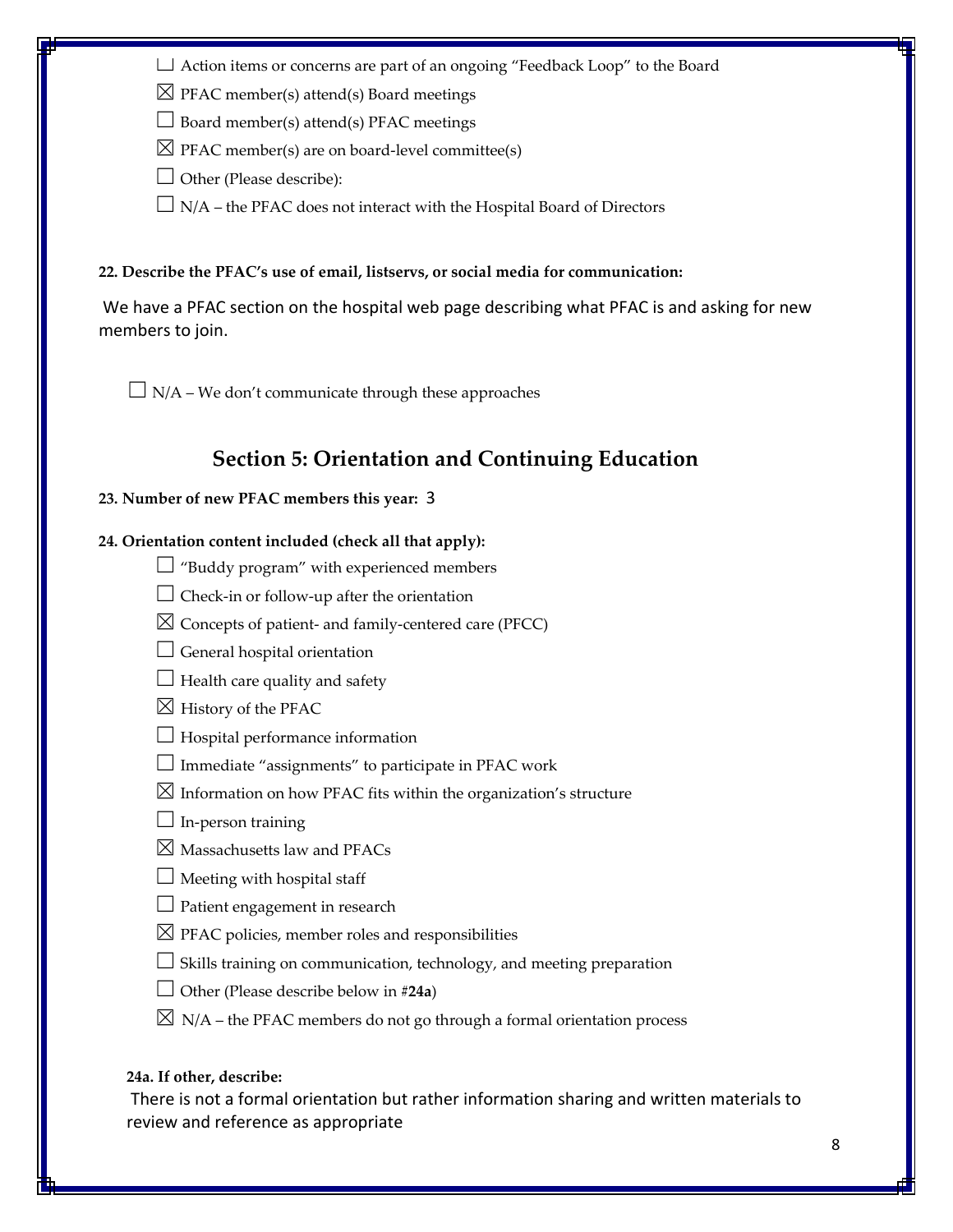#### **25. The PFAC received training on the following topics:**

☒ Concepts of patient‐ and family‐centered care (PFCC)

- $\boxtimes$  Health care quality and safety measurement
- $\Box$  Health literacy

 $\boxtimes$  A high-profile quality issue in the news in relation to the hospital (e.g. simultaneous surgeries, treatment of VIP patients, mental/behavioral health patient discharge, etc.)

 $\boxtimes$  Hospital performance information

☒ Patient engagement in research

 $\Box$  Types of research conducted in the hospital

☐ Other (Please describe below in **#25a**)

 $\Box$  N/A – the PFAC did not receive training

**25a. If other, describe:**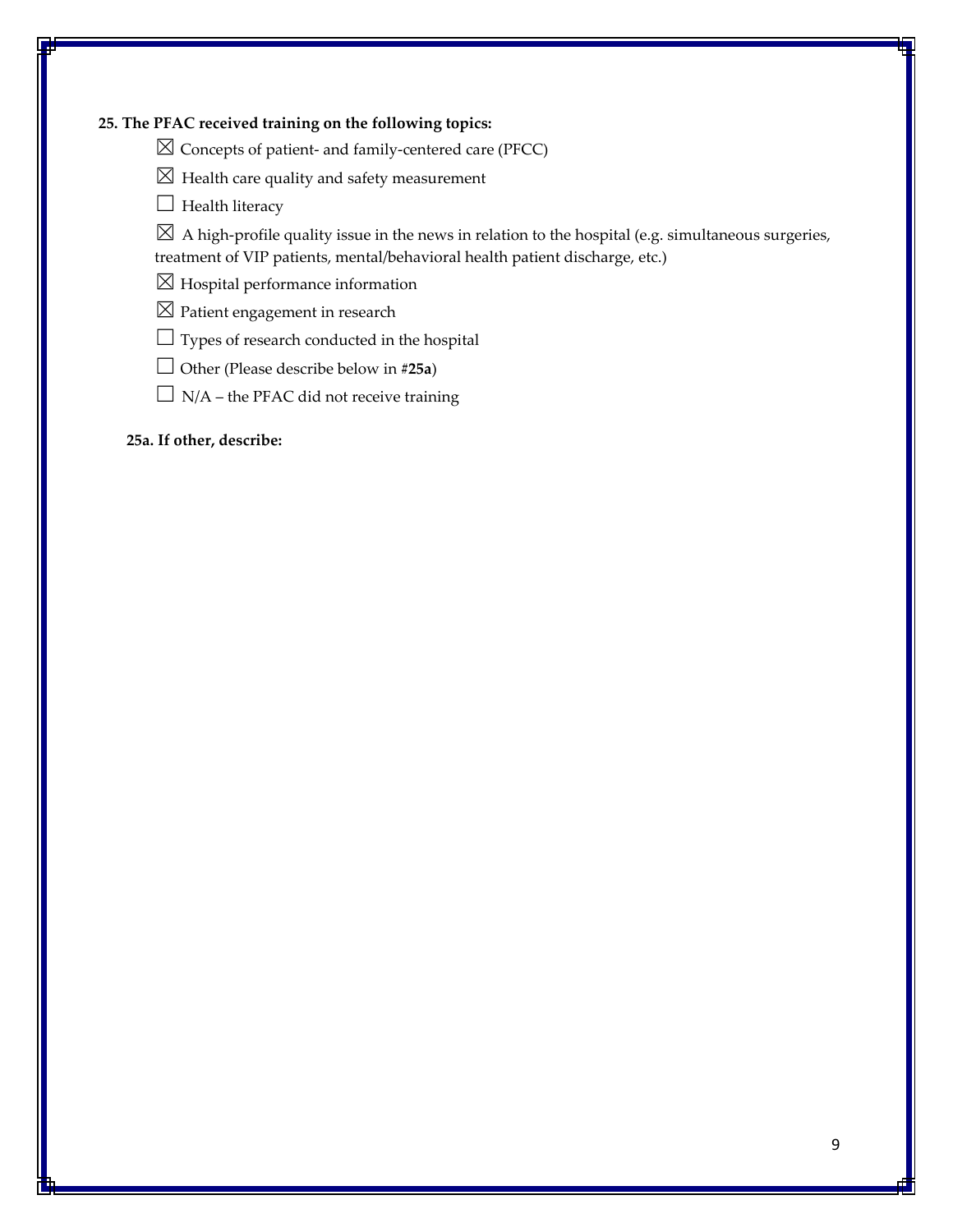# **Section 6: FY 2018 PFAC Impact and Accomplishments**

**The following information only concerns PFAC activities in the fiscal year 2018.**

**26. The five greatest accomplishments of the PFAC were:**

| Accomplishment                                                                                                                                                                                                                                                                                                                               | <b>Idea came from (choose</b><br>one)                                                                                            | PFAC role can be best<br>described as (choose one)                                                                                                                                       |  |  |
|----------------------------------------------------------------------------------------------------------------------------------------------------------------------------------------------------------------------------------------------------------------------------------------------------------------------------------------------|----------------------------------------------------------------------------------------------------------------------------------|------------------------------------------------------------------------------------------------------------------------------------------------------------------------------------------|--|--|
| 26a. Accomplishment 1: PFAC<br>members had many questions<br>about available services for<br><b>Mental health and school</b><br>programs. The director of out-<br>patient behavioral health did a<br>wonderful presentation about<br>available services and new<br>products available. She also<br>explained the growing school<br>programs. | $\boxtimes$ Patient/family<br>advisors of the PFAC<br>Department,<br>committee, or unit that<br>requested PFAC input             | $\boxtimes$ Being informed about<br>topic<br>$\boxtimes$ Providing feedback or<br>perspective<br>$\perp$ Discussing and influencing<br>decisions/agenda<br>$\perp$ Leading/co leading    |  |  |
| 26b. Accomplishment 2:<br>Presentation about all of the<br>new security measures<br>implemented at the hospital to<br>protect the patients and staff<br>from violent behavior.                                                                                                                                                               | $\boxtimes$ Patient/family<br>advisors of the PFAC<br>$\boxtimes$ Department,<br>committee, or unit that<br>requested PFAC input | $\boxtimes$ Being informed about<br>topic<br>$\boxtimes$ Providing feedback or<br>perspective<br>$\boxtimes$ Discussing and influencing<br>decisions/agenda<br>$\Box$ Leading/co leading |  |  |
| 26c. Accomplishment 3: Women's<br>night out was held this year<br>and a presentation was made t<br>the PFAC. Suggestions for<br>future events targeting men<br>were made.                                                                                                                                                                    | $\boxtimes$ Patient/family<br>advisors of the PFAC<br>$\Box$ Department,<br>committee, or unit that<br>requested PFAC input      | $\boxtimes$ Being informed about<br>topic<br>$\boxtimes$ Providing feedback or<br>perspective<br>$\boxtimes$ Discussing and influencing<br>decisions/agenda<br>Leading/co leading        |  |  |
| 26d. Accomplishment 4: Informed<br>members of the upcoming<br>closing of our Public health<br>office, slated for January 2109.<br>The notice letter sent to DPH<br>was read to members.                                                                                                                                                      | $\boxtimes$ Patient/family<br>advisors of the PFAC<br>Department,<br>committee, or unit that<br>requested PFAC input             | $\boxtimes$ Being informed about<br>topic<br>$\boxtimes$ Providing feedback or<br>perspective<br>Discussing and influencing<br>decisions/agenda<br>Leading/co leading                    |  |  |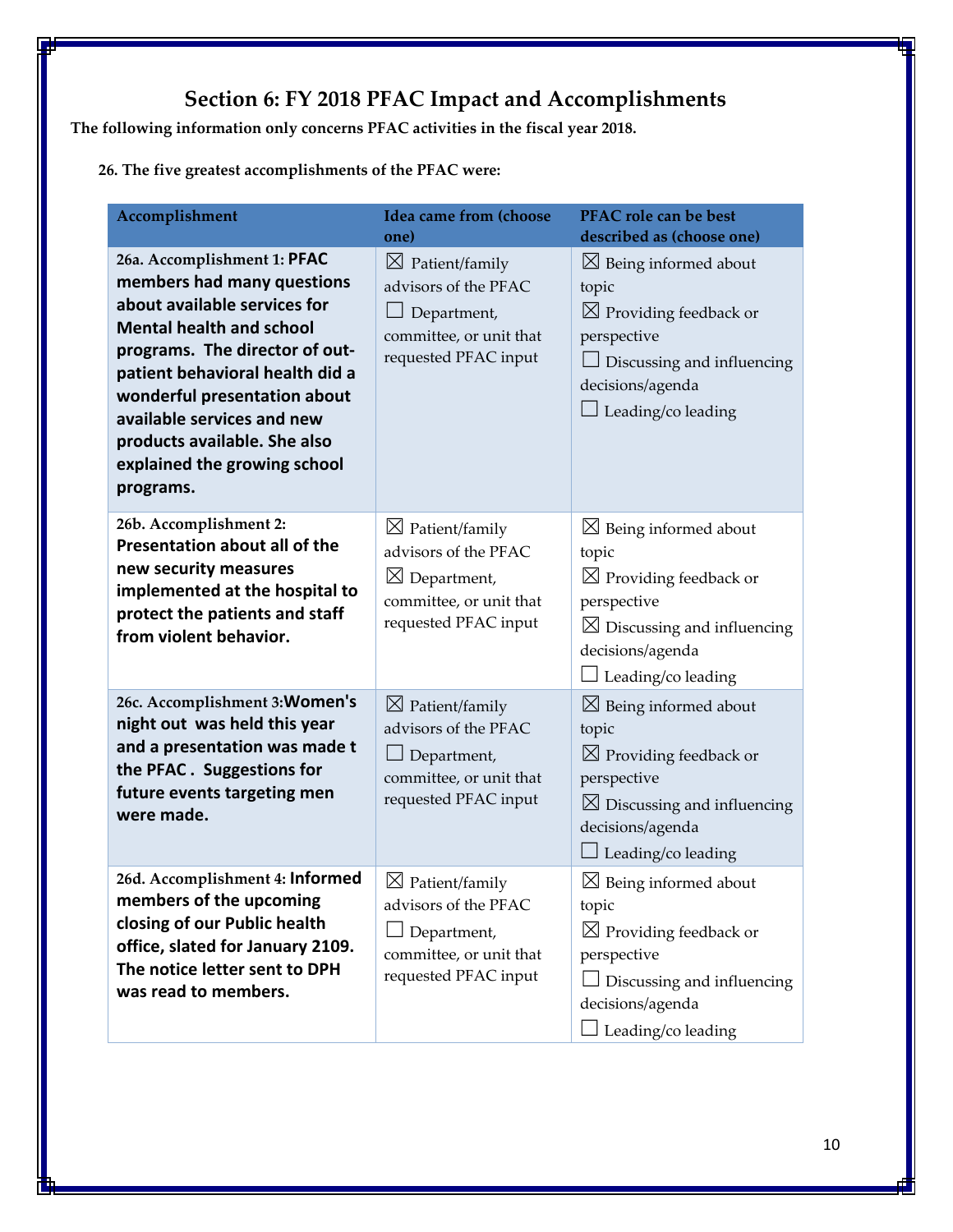**27a. Challenge 1: As always, increasing our community members.** 

**27b. Challenge 2: Continuing to increase employee knowledge of what PFAC does and increasing their involvement in planning and decision making** 

**27c. Challenge 3: The biggest challenge continues to be getting a community member assigned to a hospital based committee.** 

**27d. Challenge 4:** 

**27e. Challenge 5:** 

 $\Box$  N/A – we did not encounter any challenges in FY 2018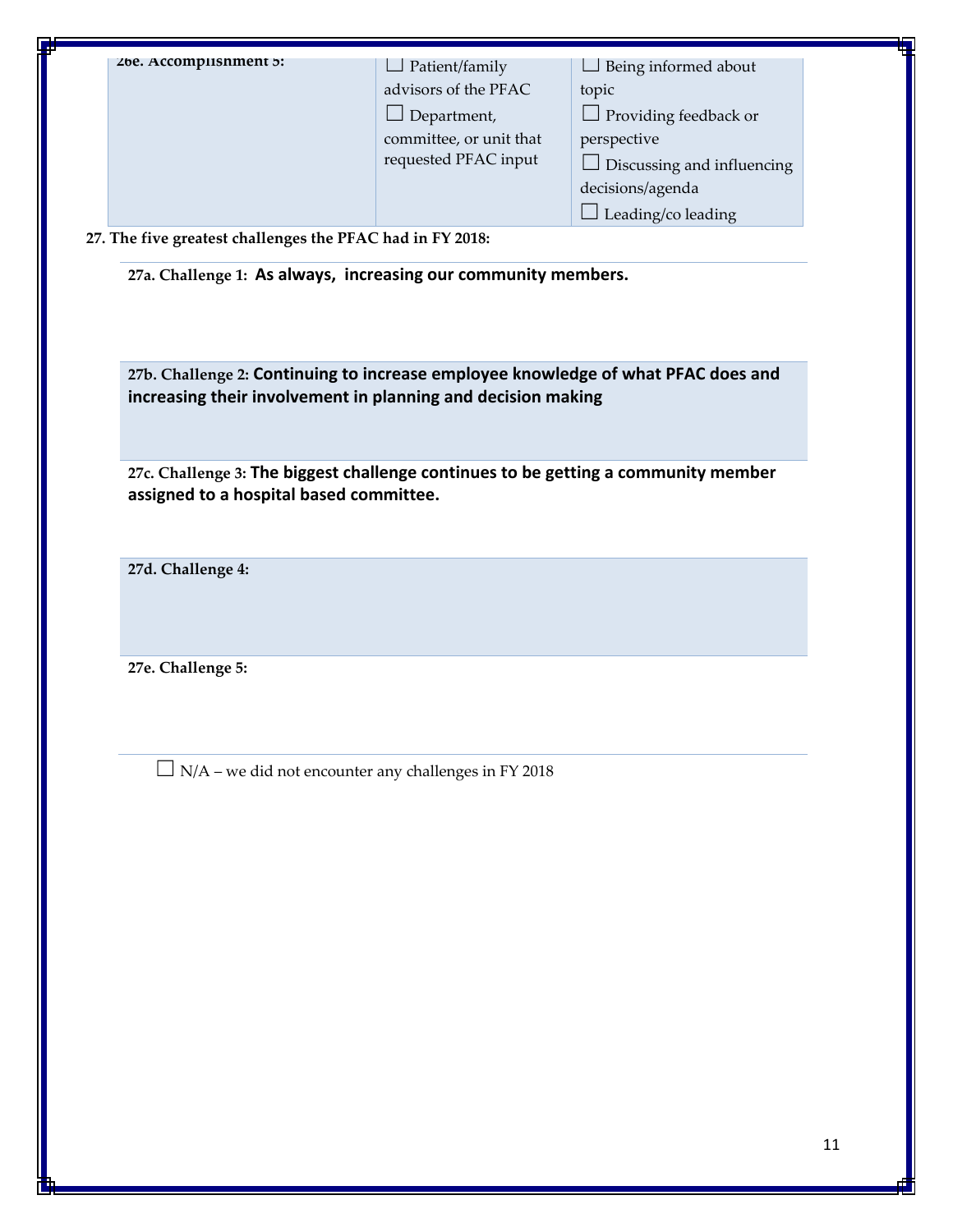| 28. The PFAC members serve on the following hospital-wide committees, projects, task forces, work groups, |                      |
|-----------------------------------------------------------------------------------------------------------|----------------------|
|                                                                                                           | or Board committees: |

- □ Behavioral Health/Substance Use  $\Box$  Bereavement ☐ Board of Directors  $\Box$  Care Transitions □ Code of Conduct  $\Box$  Community Benefits  $\Box$  Critical Care  $\Box$  Culturally Competent Care ☐ Discharge Delays  $\Box$  Diversity & Inclusion ☐ Drug Shortage  $\Box$  Eliminating Preventable Harm ☐ Emergency Department Patient/Family Experience Improvement  $\Box$  Ethics  $\Box$  Institutional Review Board (IRB)  $\Box$  Lesbian, Gay, Bisexual, and Transgender (LGBT) – Sensitive Care □ Patient Care Assessment  $\Box$  Patient Education ☐ Patient and Family Experience Improvement ☐ Pharmacy Discharge Script Program  $\Box$  Quality and Safety ☐ Quality/Performance Improvement  $\Box$  Surgical Home
	- $\Box$  Other (Please describe):
	- ☐ N/A **–** the PFAC members do not serve on these **Skip to #30**

29. How do members on these hospital-wide committees or projects report back to the PFAC about their **work?**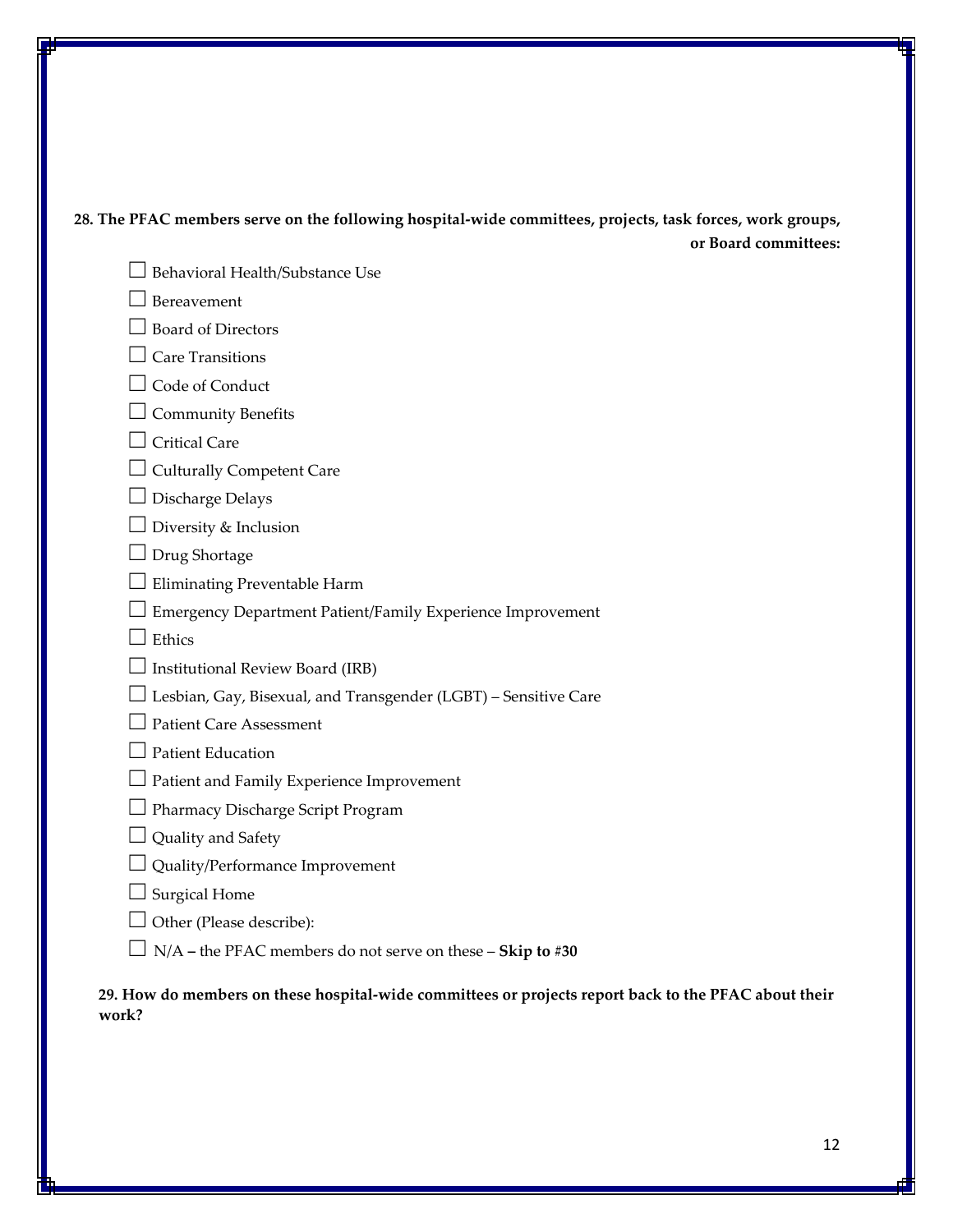| 30. The FFAU provided advice or recommendations to the nospital on the following areas mentioned in<br>the Massachusetts law (check all that apply):         |  |
|--------------------------------------------------------------------------------------------------------------------------------------------------------------|--|
| <b>Institutional Review Boards</b>                                                                                                                           |  |
| $\boxtimes$ Patient and provider relationships                                                                                                               |  |
| Patient education on safety and quality matters                                                                                                              |  |
| Quality improvement initiatives                                                                                                                              |  |
| N/A - the PFAC did not provide advice or recommendations to the hospital on these areas in<br>FY 2018                                                        |  |
| 31. PFAC members participated in the following activities mentioned in the Massachusetts law (check<br>all that apply):                                      |  |
| Advisory boards/groups or panels                                                                                                                             |  |
| Award committees                                                                                                                                             |  |
| Co-trainers for clinical and nonclinical staff, in-service programs, and health professional<br>trainees                                                     |  |
| Search committees and in the hiring of new staff                                                                                                             |  |
| Selection of reward and recognition programs                                                                                                                 |  |
| Standing hospital committees that address quality                                                                                                            |  |
| <b>Task forces</b>                                                                                                                                           |  |
| $\boxtimes$ N/A – the PFAC members did not participate in any of these activities                                                                            |  |
| 32. The hospital shared the following public hospital performance information with the PFAC (check all<br>that apply):<br>32a. Complaints and serious events |  |
| Complaints and investigations reported to Department of Public Health (DPH)                                                                                  |  |
| Healthcare-Associated Infections (National Healthcare Safety Network)                                                                                        |  |
| $\boxtimes$ Patient complaints to hospital                                                                                                                   |  |
| Serious Reportable Events reported to Department of Public Health (DPH)<br>32b. Quality of care                                                              |  |
| High-risk surgeries (such as aortic valve replacement, pancreatic resection)                                                                                 |  |
| Joint Commission Accreditation Quality Report (such as asthma care, immunization, stroke<br>care)                                                            |  |
| Medicare Hospital Compare (such as complications, readmissions, medical imaging)                                                                             |  |
| Maternity care (such as C-sections, high risk deliveries)<br>32c. Resource use, patient satisfaction, and other                                              |  |
| $\Box$ Inpatient care management (such as electronically ordering medicine, specially trained doctors<br>for ICU patients)                                   |  |
| $\boxtimes$ Patient experience/satisfaction scores (eg. HCAHPS - Hospital Consumer Assessment of<br>Healthcare Providers and Systems)                        |  |
| Resource use (such as length of stay, readmissions)                                                                                                          |  |
| Other (Please describe):                                                                                                                                     |  |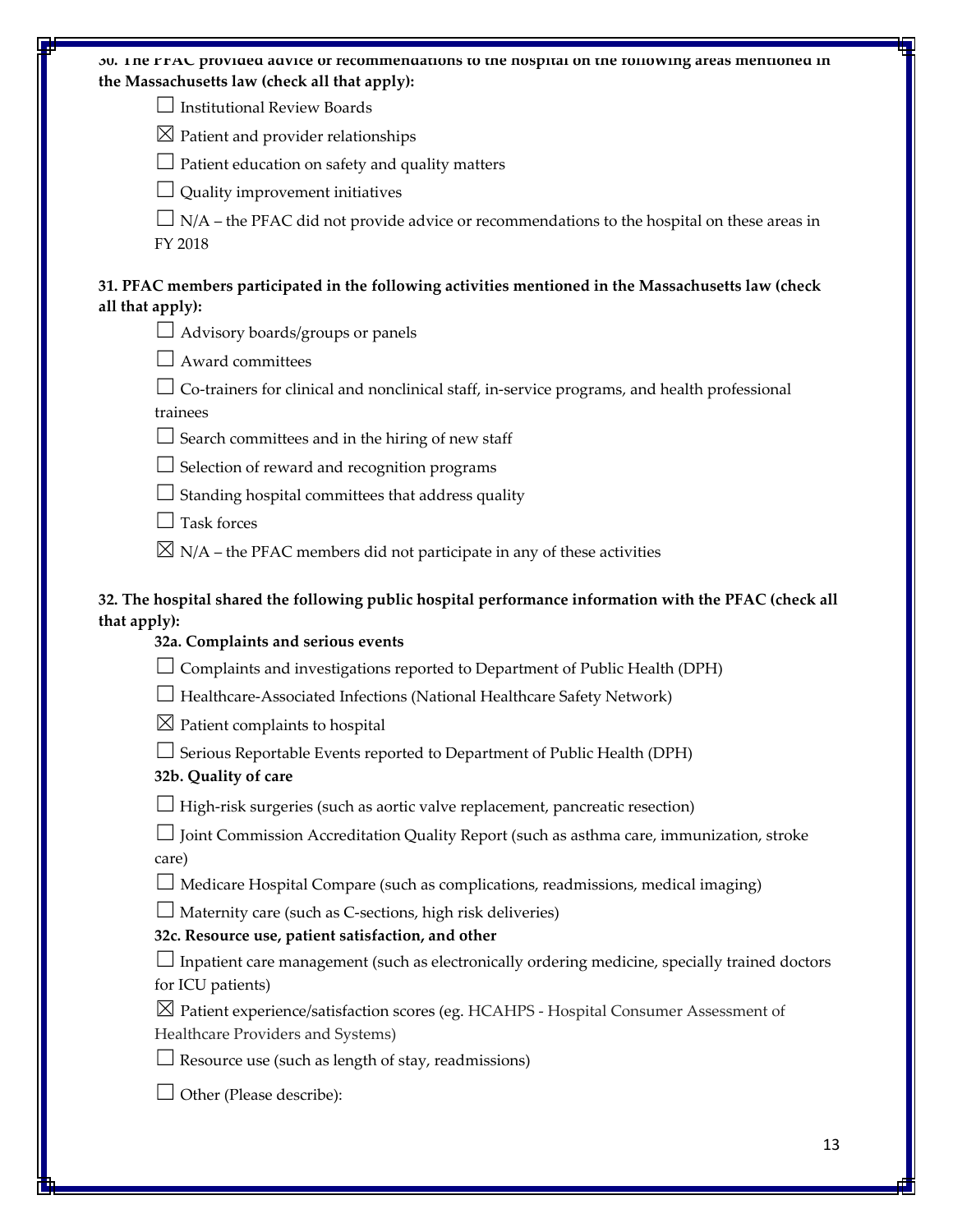☐ N/A – the hospital did not share performance information with the PFAC – **Skip to #35**

**33. Please explain why the hospital shared only the data you checked in Q 32 above:** We will share hospital associated infection data in the coming year.

**34. Please describe how the PFAC was engaged in discussions around these data in #32 above and any resulting quality improvement initiatives:**

 The PFAC members are very engaged in in making suggestions for improvement of patient experience and often report areas where they have either had an experience that could have been better , or where things were wonderful. That information is always shared with staff make changes as appropriate.

#### **35. The PFAC participated in activities related to the following state or national quality of care initiatives (check all that apply):**

#### **35a. National Patient Safety Hospital Goals**

- $\Box$  Identifying patient safety risks
- $\Box$  Identifying patients correctly
- $\Box$  Preventing infection
- $\Box$  Preventing mistakes in surgery
- $\Box$  Using medicines safely
- $\Box$  Using alarms safely

#### **35b. Prevention and errors**

 $\Box$  Care transitions (e.g., discharge planning, passports, care coordination, and follow up between care settings)

- $\Box$  Checklists
- ☐ Electronic Health Records –related errors
- $\Box$  Hand-washing initiatives
- $\Box$  Human Factors Engineering
- $\Box$  Fall prevention
- $\Box$  Team training
- $\boxtimes$  Safety

#### **35c. Decision‐making and advanced planning**

- $\Box$  End of life planning (e.g., hospice, palliative, advanced directives)
- $\Box$  Health care proxies

 $\boxtimes$  Improving information for patients and families

 $\Box$  Informed decision making/informed consent

**35d. Other quality initiatives**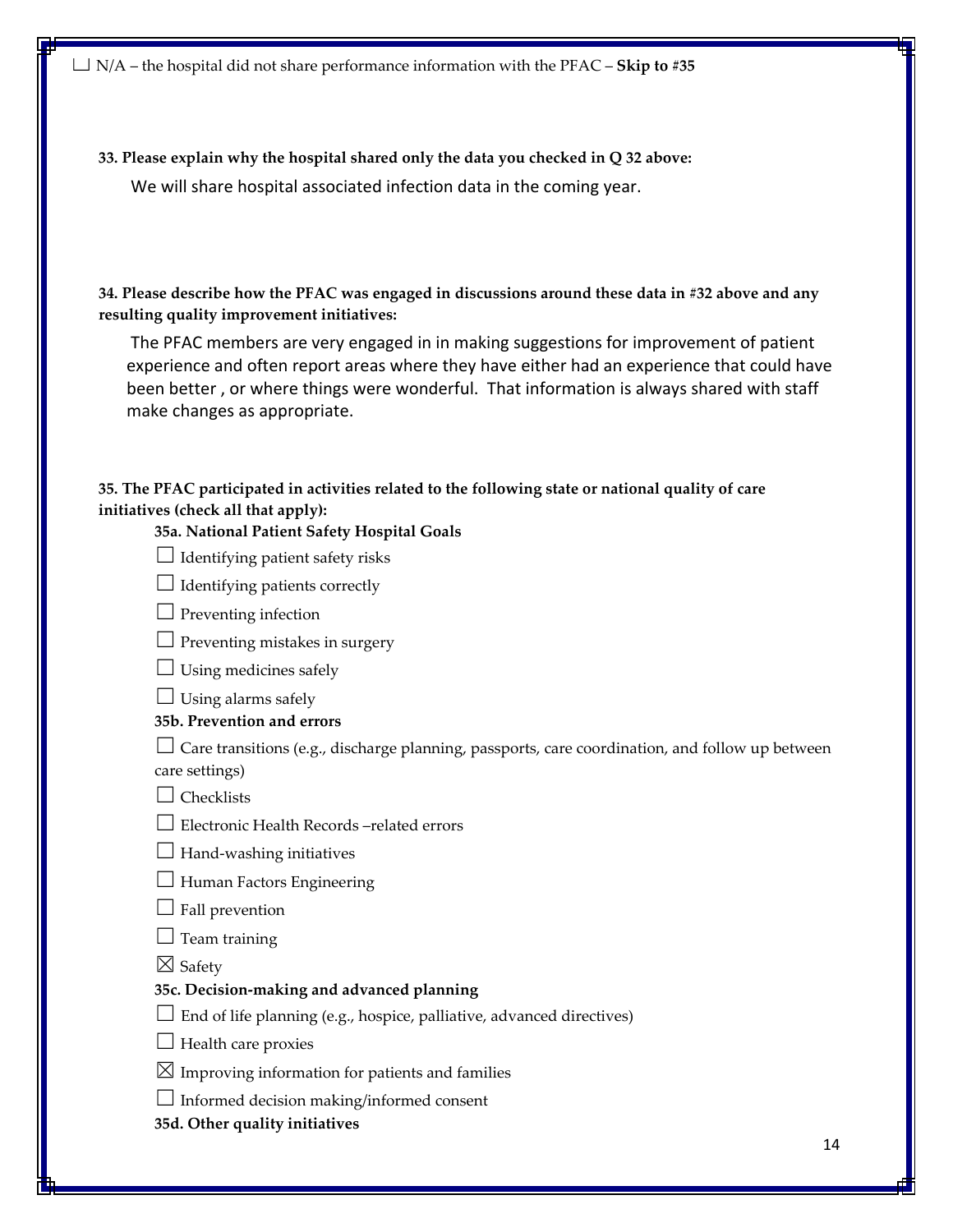| J Disclosure of harm and apology                                                                                                                                                                          |  |
|-----------------------------------------------------------------------------------------------------------------------------------------------------------------------------------------------------------|--|
| Integration of behavioral health care                                                                                                                                                                     |  |
| Rapid response teams                                                                                                                                                                                      |  |
| Other (Please describe):                                                                                                                                                                                  |  |
| N/A - the PFAC did not work in quality of care initiatives                                                                                                                                                |  |
| 36. Were any members of your PFAC engaged in advising on research studies?                                                                                                                                |  |
| $\Box$ Yes                                                                                                                                                                                                |  |
| $\boxtimes$ No – Skip to #40 (Section 6)                                                                                                                                                                  |  |
| 37. In what ways are members of your PFAC engaged in advising on research studies? Are they:                                                                                                              |  |
| $\Box$ Educated about the types of research being conducted                                                                                                                                               |  |
| $\perp$ Involved in study planning and design                                                                                                                                                             |  |
| Involved in conducting and implementing studies                                                                                                                                                           |  |
| Involved in advising on plans to disseminate study findings and to ensure that findings are<br>communicated in understandable, usable ways                                                                |  |
| Involved in policy decisions about how hospital researchers engage with the PFAC (e.g. they<br>work on a policy that says researchers have to include the PFAC in planning and design for every<br>study) |  |
| 38. How are members of your PFAC approached about advising on research studies?                                                                                                                           |  |
| Researchers contact the PFAC                                                                                                                                                                              |  |
| Researchers contact individual members, who report back to the PFAC                                                                                                                                       |  |
| Other (Please describe below in #38a)                                                                                                                                                                     |  |
| None of our members are involved in research studies                                                                                                                                                      |  |
| 38a. If other, describe:                                                                                                                                                                                  |  |
|                                                                                                                                                                                                           |  |
| 39. About how many studies have your PFAC members advised on?                                                                                                                                             |  |
| $\Box$ 1 or 2                                                                                                                                                                                             |  |
| $\Box$ 3-5                                                                                                                                                                                                |  |
| $\Box$ More than 5                                                                                                                                                                                        |  |
| $\Box$ None of our members are involved in research studies                                                                                                                                               |  |
|                                                                                                                                                                                                           |  |
|                                                                                                                                                                                                           |  |
|                                                                                                                                                                                                           |  |
| <b>Section 7: PFAC Annual Report</b>                                                                                                                                                                      |  |
| We strongly suggest that all PFAC members approve reports prior to submission.                                                                                                                            |  |
| 40. The following individuals approved this report prior to submission (list name and indicate whether<br>staff or patient/family advisor):                                                               |  |
| 1 F                                                                                                                                                                                                       |  |